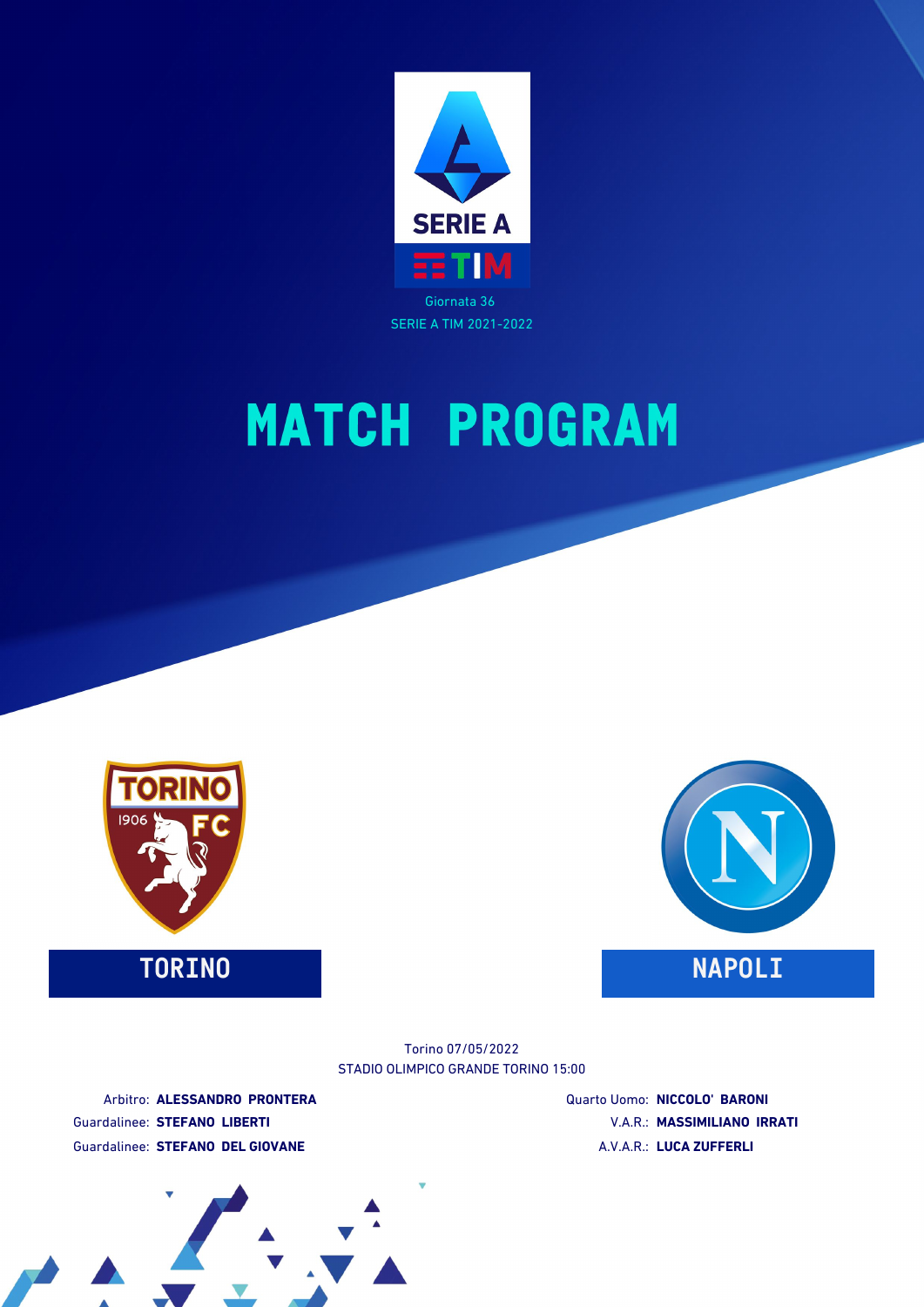

# **MATCH PROGRAM**

Torino 07/05/2022 STADIO OLIMPICO GRANDE TORINO - 15:00



### **RISULTATI STAGIONALI**

| <b>TOTALI</b>         | <b>PTG</b> | G  | v  | N              | P                     | GF | GS | DIFF.RETI         |
|-----------------------|------------|----|----|----------------|-----------------------|----|----|-------------------|
| <b>TORINO</b>         | 47         | 35 | 12 | 11             | 12                    | 45 | 37 | $+8$              |
| <b>NAPOLI</b>         | 70         | 35 | 21 | $\overline{7}$ | 7                     | 67 | 31 | $+36$             |
| <b>CASA/TRASFERTA</b> | <b>PTG</b> | G  | v  | N              | Þ                     | GF | GS | <b>MEDIA GOAL</b> |
| <b>TORINO</b>         | 29         | 17 | 8  | 5              | 4                     | 29 | 17 | 1.7               |
| <b>NAPOLI</b>         | 37         | 17 | 11 | 4              | $\mathbf{2}^{\prime}$ | 33 | 15 | 1.9               |

### **ULTIMI PRECEDENTI**

| 2021-228^G    | <b>NAPOLI</b>                               | <b>TORINO</b>                             |         |
|---------------|---------------------------------------------|-------------------------------------------|---------|
| 17/10/2021    | 36'(2°T) V. OSIMHEN                         |                                           | $1-0$   |
| 2020-21 33^ G | <b>TORINO</b>                               | <b>NAPOLI</b>                             |         |
| 26/04/2021    |                                             | 11'(1°T) T. BAKAYOKO, 13'(1°T) V. OSIMHEN | $0-2$   |
| 2020-21 14^ G | <b>NAPOLI</b>                               | <b>TORINO</b>                             |         |
| 23/12/2020    | <b>47'(2°T) L. INSIGNE</b>                  | 11'(2°T) A. IZZO                          | $1 - 1$ |
| 2019-20 26^ G | <b>NAPOLI</b>                               | <b>TORINO</b>                             |         |
| 29/02/2020    | 19'(1°T) K. MANOLAS, 37'(2°T) G. DI LORENZO | 46'(2°T) S. EDERA                         | $2 - 1$ |
| 2019-20 7^ G  | <b>TORINO</b>                               | <b>NAPOLI</b>                             |         |
| 06/10/2019    |                                             |                                           | $0 - 0$ |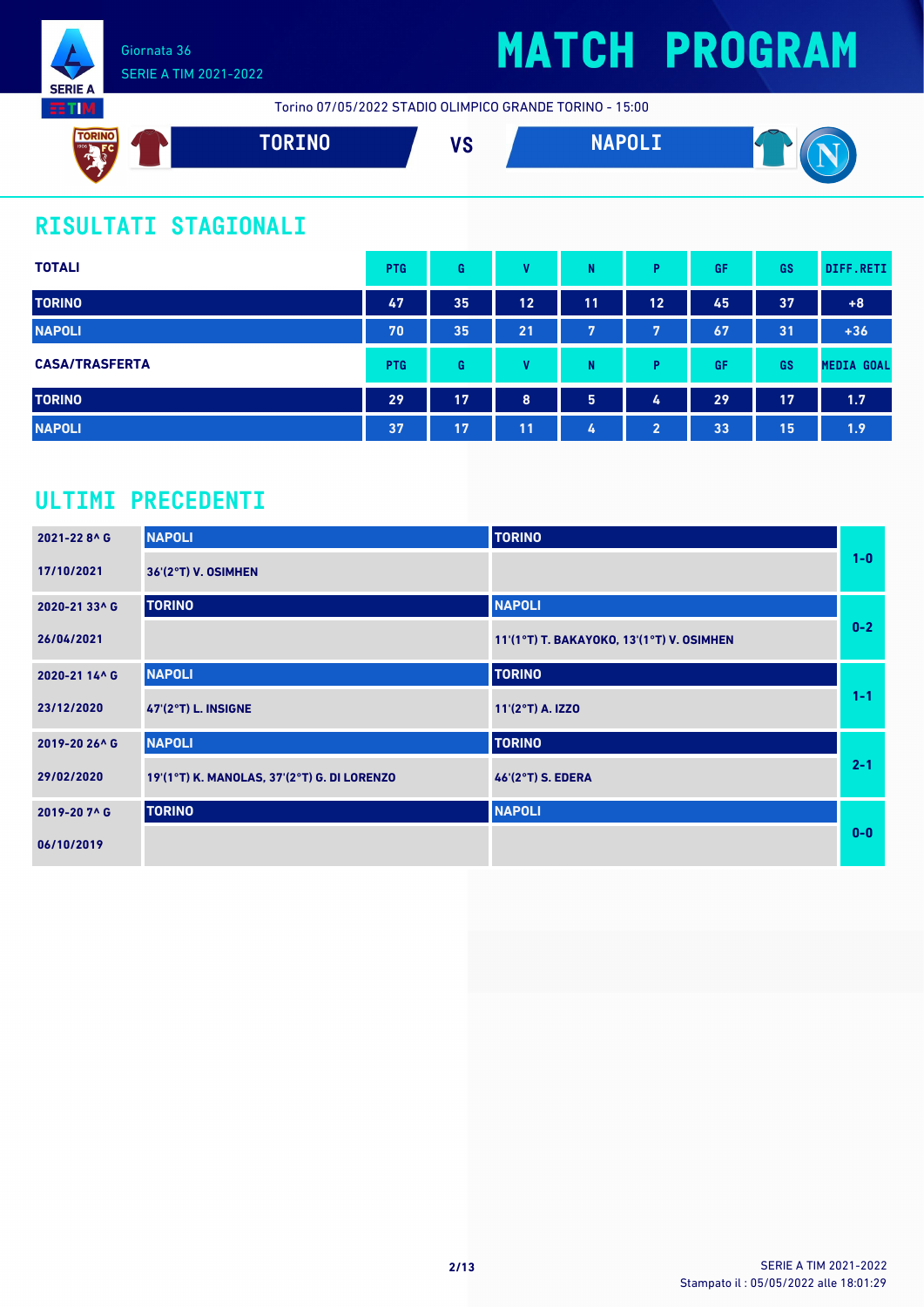

## **MATCH PROGRAM**

Torino 07/05/2022 STADIO OLIMPICO GRANDE TORINO - 15:00



### **ROSA DELLE SQUADRE**

| <b>TORINO</b>   |                             | PRES. A           | GOL A            | GOL 2021-22    | PRES. 2021-22  | MIN. 2021-22 |
|-----------------|-----------------------------|-------------------|------------------|----------------|----------------|--------------|
|                 | <b>PORTIERI</b>             |                   |                  |                |                |              |
|                 | 1 ETRIT BERISHA             | 146               | 180              | 4              | $\overline{7}$ | 676          |
|                 | 31 ALBERTO MILAN            | $\pmb{0}$         | $\mathbf{0}$     | $\pmb{0}$      | $\pmb{0}$      | $\mathbf{0}$ |
|                 | 32 VANJA MILINKOVIC-SAVIC   | 35                | 44               | 33             | 27             | 2609         |
| 71.             | <b>PAOLO VISMARA</b>        | $\pmb{0}$         | $\mathbf{0}$     | $\mathbf{0}$   | $\bf{0}$       | $\mathbf{0}$ |
|                 | 89 LUCA GEMELLO             | $\mathbf{1}$      | 0                | 0              | $\mathbf{1}$   | 91           |
|                 | <b>DIFENSORI</b>            |                   |                  |                |                |              |
|                 | 3 BREMER                    | 97                | 11               | 3              | 32             | 2986         |
|                 | 5 ARMANDO IZZO              | 200               | 9                | $\pmb{0}$      | 9              | 442          |
| 6               | <b>DAVID ZIMA</b>           | 18                | $\mathbf{0}$     | $\mathbf{0}$   | 18             | 1223         |
|                 | <b>13 RICARDO RODRIGUEZ</b> | 121               | $\mathbf{1}$     | $\bf{0}$       | 31             | 2415         |
| 15              | <b>CRISTIAN ANSALDI</b>     | 168               | 9                | 0              | 16             | 665          |
| 17 <sup>7</sup> | <b>WILFRIED SINGO</b>       | 66                | $5\phantom{.0}$  | 3              | 34             | 2653         |
| 21              | <b>SAMUELE ANGORI</b>       | $\pmb{0}$         | $\mathbf{0}$     | 0              | 0              | $\mathbf 0$  |
| 26              | KOFFI DJIDJI                | 77                | $\mathbf{1}$     | $\bf{0}$       | 23             | 1785         |
| 27              | <b>MERGIM VOJVODA</b>       | 51                | $\overline{2}$   | $\mathbf{0}$   | 27             | 1984         |
|                 | 34 OLA AINA                 | 81                | $\mathbf{1}$     | $\bf{0}$       | 19             | 1327         |
|                 | <b>78</b> ANDREI ANTON      | $\mathbf{0}$      | $\mathbf{0}$     | 0              | $\pmb{0}$      | $\pmb{0}$    |
|                 | 99 ALESSANDRO BUONGIORNO    | 35                | $\pmb{0}$        | $\bf{0}$       | 22             | 1222         |
|                 | <b>CENTROCAMPISTI</b>       |                   |                  |                |                |              |
|                 | 4 TOMMASO POBEGA            | 50                | 10               | 4              | 30             | 2225         |
|                 | 10 SASA LUKIC               | 133               | 11               | $\overline{5}$ | 33             | 2981         |
| 22 <sub>2</sub> | <b>DENNIS PRAET</b>         | 118               | $\boldsymbol{6}$ | $\overline{2}$ | 20             | 1343         |
| 23              | <b>DEMBA SECK</b>           | 5                 | $\mathbf{0}$     | $\bf{0}$       | 5              | 123          |
| 28              | <b>SAMUELE RICCI</b>        | 30                | $\mathbf{1}$     | 1              | 30             | 2195         |
| 38              | ROLANDO MANDRAGORA          | 149               | 8                | $\bf{0}$       | 19             | 1338         |
|                 | 77 KAROL LINETTY            | 166               | 12               | 0              | 15             | 933          |
|                 | 93 MOHAMED FARES            | 115               | $\overline{5}$   | $\overline{2}$ | 9              | 632          |
|                 | <b>ATTACCANTI</b>           |                   |                  |                |                |              |
|                 | 7 SIMONE ZAZA               | 180               | 41               | $\bf{0}$       | 10             | 173          |
|                 | <b>9</b> ANDREA BELOTTI     | 267               | 106              | 8              | 19             | 1222         |
| 11              | <b>MARKO PJACA</b>          | 91                | 7                | 3              | 23             | 1183         |
|                 | 14 JOSIP BREKALO            | 29                | 6                | 6              | 29             | 2203         |
|                 | 18 DENNIS STOJKOVIC         | $\mathbf{0}$      | $\mathbf{0}$     | 0              | 0              | $\pmb{0}$    |
|                 | 19 ANTONIO SANABRIA         | 86                | 20               | 6              | 29             | 1903         |
|                 | 20 SIMONE EDERA             | 38                | $\overline{2}$   | 0              | 0              | $\mathbf 0$  |
|                 | 24 LADO AKHALAIA            | $\mathbf{0}$      | $\pmb{0}$        | $\mathbf 0$    | 0              | $\bf{0}$     |
|                 | <b>64 PIETRO PELLEGRI</b>   | 21                | 4                | 1              | 12             | 342          |
|                 | <b>70 MAGNUS WARMING</b>    | 4                 | $\pmb{0}$        | 0              | 4              | 78           |
|                 | <b>STAFF TECNICO</b>        |                   |                  |                |                |              |
|                 | <b>Allenatore</b>           | <b>IVAN JURIC</b> |                  |                |                |              |

diffidato de la contradicción de la contradicción de la contradicción de la contradicción de la contradicción de Squalificato de la contradicción de la contradicción de la contradicción de la contradicción de la contradicc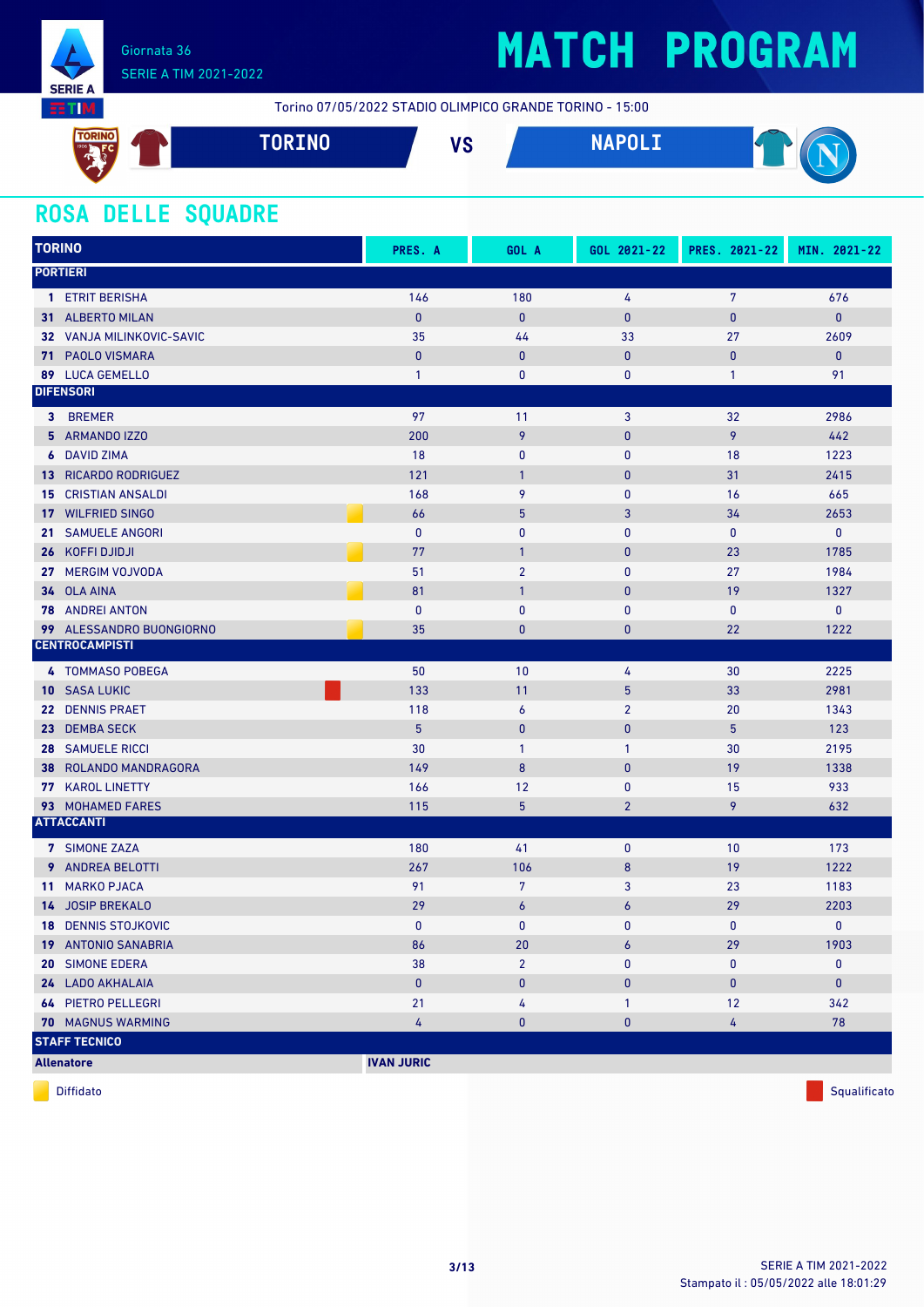

# **MATCH PROGRAM**

|            | 芸工M                            | Torino 07/05/2022 STADIO OLIMPICO GRANDE TORINO - 15:00 |                |                |               |              |
|------------|--------------------------------|---------------------------------------------------------|----------------|----------------|---------------|--------------|
|            | <b>TORINO</b><br><b>TORINO</b> | <b>VS</b>                                               |                | <b>NAPOLI</b>  |               |              |
|            | <b>NAPOLI</b>                  | PRES. A                                                 | GOL A          | GOL 2021-22    | PRES. 2021-22 | MIN. 2021-22 |
|            | <b>PORTIERI</b>                |                                                         |                |                |               |              |
|            | 1 ALEX MERET                   | 77                                                      | 93             | 6              | 6             | 582          |
|            | <b>12 DAVIDE MARFELLA</b>      | $\pmb{0}$                                               | $\mathbf 0$    | $\pmb{0}$      | $\mathbf{0}$  | $\mathbf{0}$ |
|            | <b>16 HUBERT IDASIAK</b>       | $\mathbf{0}$                                            | 0              | 0              | 0             | 0            |
|            | 25 DAVID OSPINA                | 79                                                      | 74             | 25             | 29            | 2799         |
|            | <b>DIFENSORI</b>               |                                                         |                |                |               |              |
|            | 2 KEVIN MALCUIT                | 43                                                      | $\mathbf 0$    | 0              | 8             | 318          |
|            | 3 AXEL TUANZEBE                | $\mathbf{1}$                                            | $\mathbf 0$    | $\pmb{0}$      | $\mathbf{1}$  | 13           |
| 5.         | <b>JUAN JESUS</b>              | 201                                                     | 3              | $\mathbf{1}$   | 20            | 1305         |
| $\epsilon$ | <b>MARIO RUI</b>               | 203                                                     | 3              | $\pmb{0}$      | 32            | 3024         |
|            | <b>13 AMIR RRAHMANI</b>        | 83                                                      | 5              | 4              | 31            | 2952         |
|            | 22 GIOVANNI DI LORENZO         | 137                                                     | 12             | $\mathbf{1}$   | 31            | 2873         |
|            | <b>26 KALIDOU KOULIBALY</b>    | 233                                                     | 13             | 3              | 24            | 2282         |
|            | 31 FAOUZI GHOULAM              | 157                                                     | 3              | 0              | 12            | 262          |
|            | 55 MOUSSA MANE'                | $\mathbf{0}$                                            | $\mathbf 0$    | 0              | $\mathbf{0}$  | $\mathbf{0}$ |
|            | 59 ALESSANDRO ZANOLI           | 10                                                      | $\bf{0}$       | $\pmb{0}$      | 11            | 410          |
|            | <b>74 DAVIDE COSTANZO</b>      | $\pmb{0}$                                               | $\mathbf 0$    | 0              | 0             | 0            |
|            | <b>80 BENEDETTO BARBA</b>      | $\mathbf{0}$                                            | 0              | $\pmb{0}$      | $\mathbf{0}$  | $\mathbf 0$  |
|            | <b>CENTROCAMPISTI</b>          |                                                         |                |                |               |              |
|            | 4 DIEGO DEMME                  | 55                                                      | 3              | $\bf{0}$       | 17            | 661          |
|            | 7 ELJIF ELMAS                  | 92                                                      | $\overline{6}$ | 3              | 34            | 1654         |
|            | 8 FABIAN RUIZ                  | 123                                                     | 17             | 6              | 30            | 2371         |
|            | <b>20 PIOTR ZIELINSKI</b>      | 295                                                     | 35             | 5              | 32            | 2103         |
|            | <b>68 STANISLAV LOBOTKA</b>    | 49                                                      | $\mathbf 0$    | 0              | 20            | 1672         |
|            | 99 ANDRE' ANGUISSA             | 22                                                      | 0              | $\bf{0}$       | 22            | 1877         |
|            | <b>ATTACCANTI</b>              |                                                         |                |                |               |              |
|            | 9 VICTOR OSIMHEN               | 48                                                      | 23             | 13             | 24            | 1874         |
|            | 11 HIRVING LOZANO              | 86                                                      | 20             | $\overline{5}$ | 28            | 1537         |
|            | <b>14 DRIES MERTENS</b>        | 292                                                     | 113            | 11             | 27            | 1331         |
|            | 21 MATTEO POLITANO             | 225                                                     | 38             | $\overline{2}$ | 31            | 1642         |
|            | 24 LORENZO INSIGNE             | 334                                                     | 95             | 10             | 29            | 2198         |
|            | 33 ADAM OUNAS                  | 62                                                      | $7\phantom{.}$ | $\pmb{0}$      | 15            | 389          |
|            | 37 ANDREA PETAGNA              | 189                                                     | 44             | 3              | 22            | 608          |
|            | 70 GIUSEPPE AMBROSINO          | $\pmb{0}$                                               | $\bf{0}$       | 0              | 0             | $\bf{0}$     |
|            | 73 ANTONIO CIOFFI              | $\mathbf{1}$                                            | 0              | 0              | 0             | $\mathbf{0}$ |
|            | 82 ANTONIO VERGARA             | $\pmb{0}$                                               | $\pmb{0}$      | $\pmb{0}$      | 0             | 0            |
|            | <b>STAFF TECNICO</b>           |                                                         |                |                |               |              |

**Allenatore LUCIANO SPALLETTI**

Diffidato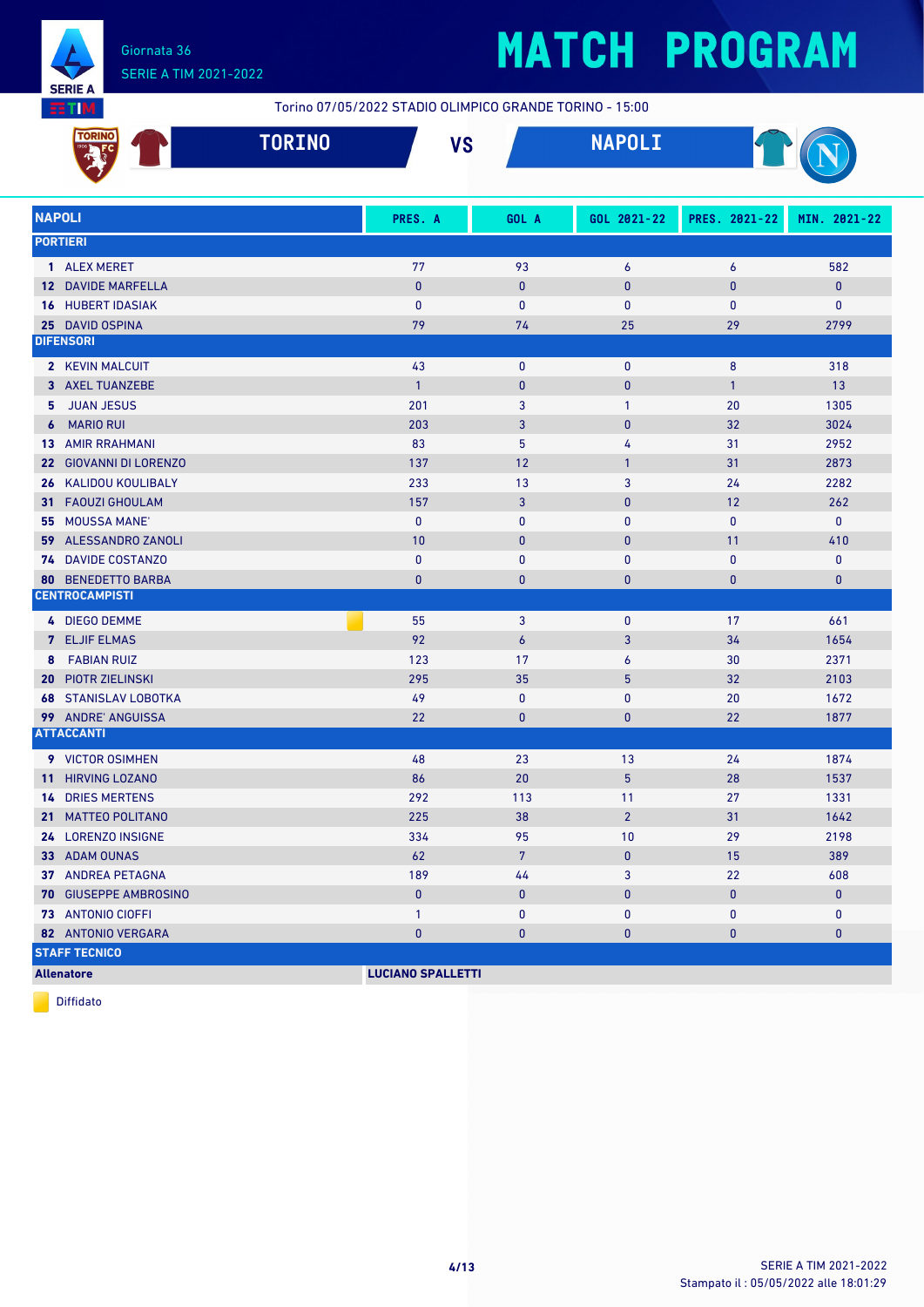

## **MATCH PROGRAM**

Torino 07/05/2022 STADIO OLIMPICO GRANDE TORINO - 15:00



### **RENDIMENTO RECENTE**

| <b>TORINO</b>       |                                     |                                                               |         |
|---------------------|-------------------------------------|---------------------------------------------------------------|---------|
| <b>35^ GIORNATA</b> | <b>EMPOLI</b>                       | <b>TORINO</b>                                                 | $1 - 3$ |
| 01/05/2022          | 11'(2°T) S. ZURKOWSKI               | 33'(2°T) A. BELOTTI, 42'(2°T) A. BELOTTI, 51'(2°T) A. BELOTTI |         |
| <b>34^ GIORNATA</b> | <b>TORINO</b>                       | <b>SPEZIA</b>                                                 | $2 - 1$ |
| 23/04/2022          | 4'(1°T) S. LUKIC, 24'(2°T) S. LUKIC | 52'(2°T) R. MANAJ                                             |         |
| <b>33^ GIORNATA</b> | <b>LAZIO</b>                        | <b>TORINO</b>                                                 | $1 - 1$ |
| 16/04/2022          | 47'(2°T) C. IMMOBILE                | 11'(2°T) P. PELLEGRI                                          |         |
| <b>32^ GIORNATA</b> | <b>TORINO</b>                       | <b>MILAN</b>                                                  | $0 - 0$ |
| 10/04/2022          |                                     |                                                               |         |
| <b>31^ GIORNATA</b> | <b>SALERNITANA</b>                  | <b>TORINO</b>                                                 | $0 - 1$ |
| 02/04/2022          |                                     | 18'(1°T) A. BELOTTI                                           |         |

| <b>Service Service</b> | <b>Service Service</b> |  | $\mathcal{L}(\mathcal{L})$ and $\mathcal{L}(\mathcal{L})$ and $\mathcal{L}(\mathcal{L})$ and $\mathcal{L}(\mathcal{L})$ |
|------------------------|------------------------|--|-------------------------------------------------------------------------------------------------------------------------|

| <b>35^ GIORNATA</b> | <b>NAPOLI</b>                                                                                                                                               | <b>SASSUOLO</b>                                              |         |
|---------------------|-------------------------------------------------------------------------------------------------------------------------------------------------------------|--------------------------------------------------------------|---------|
| 30/04/2022          | 7'(1°T) K. KOULIBALY, 15'(1°T) V. OSIMHEN, 19'(1°T) H.<br>LOZANO, 21'(1°T) D. MERTENS, 9'(2°T) D. MERTENS, 35'(2°T) A. 42'(2°T) M. LOPEZ<br><b>RRAHMANI</b> |                                                              | $6 - 1$ |
| <b>34^ GIORNATA</b> | <b>EMPOLI</b>                                                                                                                                               | <b>NAPOLI</b>                                                |         |
| 24/04/2022          | 35'(2°T) L. HENDERSON, 38'(2°T) A. PINAMONTI, 43'(2°T) A.<br><b>PINAMONTI</b>                                                                               | 44'(1°T) D. MERTENS, 8'(2°T) L. INSIGNE                      | $3 - 2$ |
| <b>33^ GIORNATA</b> | <b>NAPOLI</b>                                                                                                                                               | <b>ROMA</b>                                                  | $1 - 1$ |
| 18/04/2022          | $11'(1°T)$ L. INSIGNE                                                                                                                                       | 46'(2°T) S. EL SHAARAWY                                      |         |
| <b>32^ GIORNATA</b> | <b>NAPOLI</b>                                                                                                                                               | <b>FIORENTINA</b>                                            | $2 - 3$ |
| 10/04/2022          | 13'(2°T) D. MERTENS, 39'(2°T) V. OSIMHEN                                                                                                                    | 29'(1°T) N. GONZALEZ, 21'(2°T) J. IKONE', 27'(2°T) A. CABRAL |         |
| <b>31^ GIORNATA</b> | <b>ATALANTA</b>                                                                                                                                             | <b>NAPOLI</b>                                                | $1 - 3$ |
| 03/04/2022          | 13'(2°T) M. DE ROON                                                                                                                                         | 14'(1°T) L. INSIGNE, 37'(1°T) M. POLITANO, 36'(2°T) E. ELMAS |         |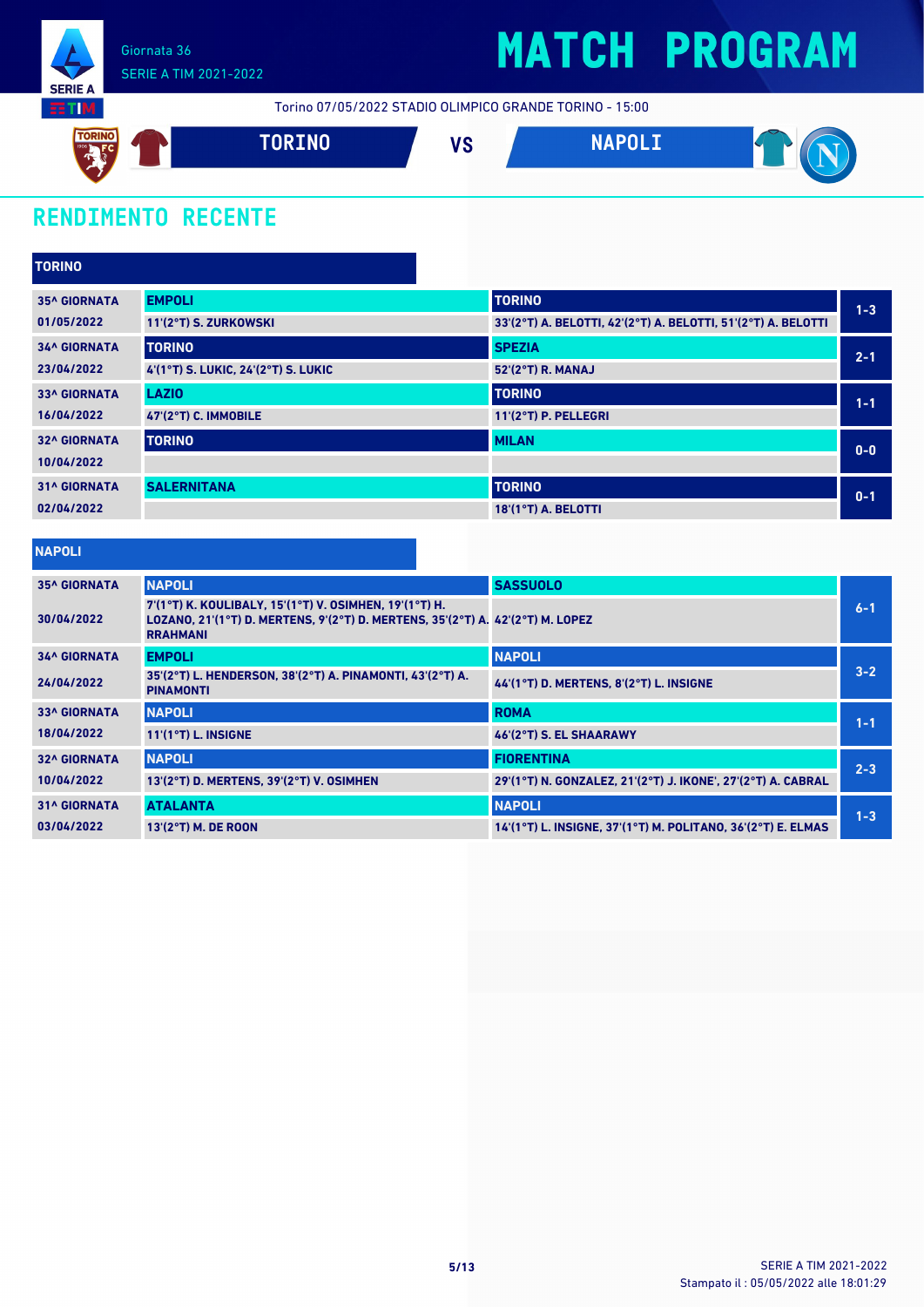

## SERIE A TIM 2021-2022

# **MATCH PROGRAM**

Torino 07/05/2022 STADIO OLIMPICO GRANDE TORINO - 15:00

| <b>TORIN</b><br>w | <b>TORINO</b> | VC<br>' J | <b>NARAL TA</b><br><u> Time de la</u> | $\overline{\phantom{a}}$ |
|-------------------|---------------|-----------|---------------------------------------|--------------------------|
|                   |               |           |                                       |                          |

| CONFRONTO SQUADRE [Valori medi] | <b>TORINO</b> | <b>NAPOLI</b> |
|---------------------------------|---------------|---------------|
| <b>Goal Fatti</b>               | 1.29          | 1.91          |
| <b>Goal Subiti</b>              | 1.06          | 0.89          |
| Tiri totali                     | 12.63         | 15.46         |
| Tiri in porta                   | 4.11          | 5.2           |
| <b>Assist</b>                   | 0.71          | 1.26          |
| Azioni di attacco               | 31.2          | 33.86         |
| Passaggi riusciti               | 343.77        | 490.69        |
| Passaggi riusciti %             | 79%           | 87%           |
| <b>Falli Fatti</b>              | 16.86         | 12.2          |
| <b>Dribbling</b>                | 7.66          | 9.49          |
| <b>Baricentro</b>               | 52.18m        | 52.6m         |
| Passaggi Chiave                 | 8.8           | 10.69         |
| Fuorigioco                      | 2.2           | 1.8           |
| Corner                          | 4.37          | 5.2           |
| <b>Cross Riusciti</b>           | 6.37          | 4.86          |
| Poss. propria meta              | 00'22         | 00'27         |
| Poss, meta avvers               | 00'21         | 00'23         |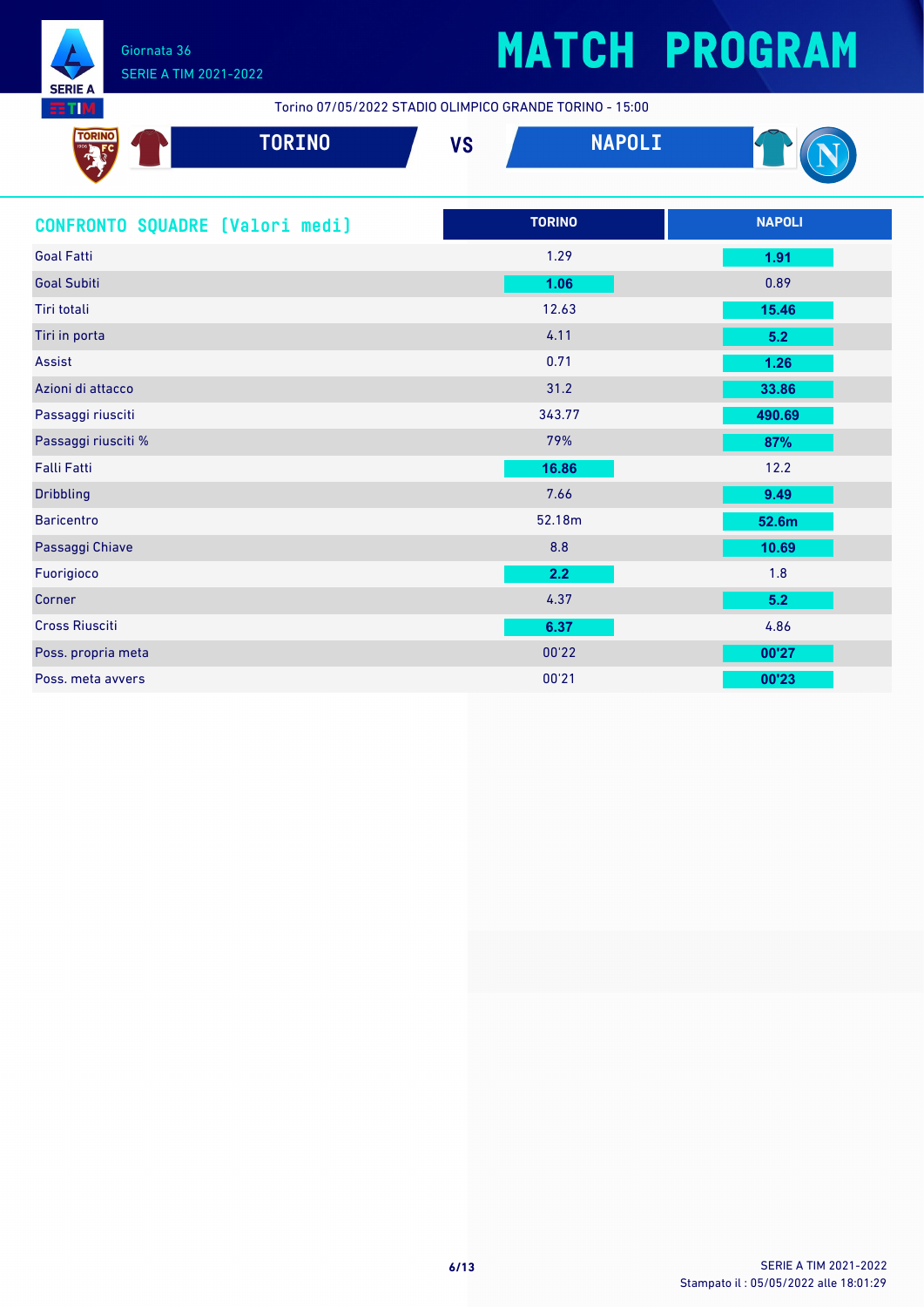

## **MATCH PROGRAM**

Torino 07/05/2022 STADIO OLIMPICO GRANDE TORINO - 15:00

**TORINO VS NAPOLI** 

### **RENDIMENTO ATLETICO \***

| <b>TORINO</b>        | Pres. (Min.) | Media (km) | Media<br><b>Sprint (Km)</b> | <b>NAPOLI</b>        | Pres. (Min.) | Media (km) | <b>Media</b><br>Sprint (Km) |
|----------------------|--------------|------------|-----------------------------|----------------------|--------------|------------|-----------------------------|
| <b>10 S. LUKIC</b>   | 33 (2981')   | 10.781     | 0.944                       | 99 A. ANGUISSA       | 22 (1877')   | 10.922     | 0.926                       |
| 4 T. POBEGA          | 30 (2225')   | 10.703     | 0.955                       | 68 S. LOBOTKA        | 20 (1672')   | 10.59      | 0.655                       |
| <b>28 S. RICCI</b>   | 9(566')      | 10.03      | 0.702                       | <b>8 FABIAN RUIZ</b> | 30(2371)     | 10.436     | 0.626                       |
| 6 D. ZIMA            | 18 (1223')   | 10.007     | 0.783                       | 13 A. RRAHMANI       | 31 (2952')   | 10.364     | 0.69                        |
| <b>3 BREMER</b>      | 32 (2986')   | 9.994      | 0.62                        | 22 G. DI LORENZO     | 31 (2873')   | 10.206     | 0.938                       |
| 38 R. MANDRAGORA     | 19 (1338')   | 9.824      | 0.717                       | <b>6 MARIO RUI</b>   | 32 (3024')   | 10.139     | 1.087                       |
| 27 M. VOJVODA        | 27 (1984')   | 9.66       | 0.991                       | <b>5 JUAN JESUS</b>  | 20 (1305')   | 9.768      | 0.665                       |
| 14 J. BREKALO        | 29 (2203')   | 9.599      | 0.891                       | 20 P. ZIELINSKI      | 32 (2103')   | 9.432      | 0.701                       |
| 13 R. RODRIGUEZ      | 31 (2415')   | 9.024      | 0.68                        | 24 L. INSIGNE        | 29 (2198')   | 9.167      | 0.923                       |
| <b>17 W. SINGO</b>   | 34 (2653')   | 8.945      | 0.863                       | 26 K. KOULIBALY      | 24 (2282')   | 9.041      | 0.642                       |
| 26 K. DJIDJI         | 23 (1785')   | 8.873      | 0.663                       | 9 V. OSIMHEN         | 24 (1874')   | 8.642      | 0.895                       |
| <b>34 O. AINA</b>    | 19 (1327')   | 8.674      | 0.915                       | 4 D. DEMME           | 17(661)      | 8.423      | 0.611                       |
| <b>22 D. PRAET</b>   | 20 (1343')   | 8.304      | 0.747                       | <b>7 E. ELMAS</b>    | 34 (1654')   | 8.063      | 0.711                       |
| 19 A. SANABRIA       | 29 (1903')   | 8.298      | 0.856                       | 2 K. MALCUIT         | 8(318)       | 8.048      | 0.701                       |
| 99 A. BUONGIORNO     | 22 (1222')   | 8.116      | 0.584                       | <b>59 A. ZANOLI</b>  | 11(410)      | 7.678      | 0.621                       |
| <b>5</b> A. IZZO     | 9(442)       | 8.081      | 0.622                       | 14 D. MERTENS        | 27(1331)     | 7.571      | 0.745                       |
| <b>77 K. LINETTY</b> | 15 (933')    | 8.07       | 0.7                         | 21 M. POLITANO       | 31(1642)     | 7.411      | 0.787                       |
| 9 A. BELOTTI         | 19 (1222')   | 7.75       | 0.698                       | 31 F. GHOULAM        | 12(262)      | 7.261      | 0.69                        |
| 11 M. PJACA          | 23 (1183')   | 7.469      | 0.482                       | <b>11 H. LOZANO</b>  | 28 (1537')   | 6.981      | 0.768                       |
| 15 C. ANSALDI        | 16(665)      | 6.574      | 0.534                       | 37 A. PETAGNA        | 22(608)      | 5.379      | 0.511                       |
| 64 P. PELLEGRI       | 6(194)       | 5.204      | 0.66                        | <b>33 A. OUNAS</b>   | 15 (389')    | 5.003      | 0.431                       |
| <b>23 D. SECK</b>    | 5(123)       | 4.564      | 0.463                       | 3 A. TUANZEBE        | 1(13)        | 1.526      | 0.111                       |
| 70 M. WARMING        | 4(78)        | 3.138      | 0.342                       |                      |              |            |                             |
| <b>7 S. ZAZA</b>     | 10(173)      | 2.37       | 0.182                       |                      |              |            |                             |

\* Le informazioni riportate sul Rendimento Atletico sono da intendersi riferite al periodo di permanenza nella squadra corrente.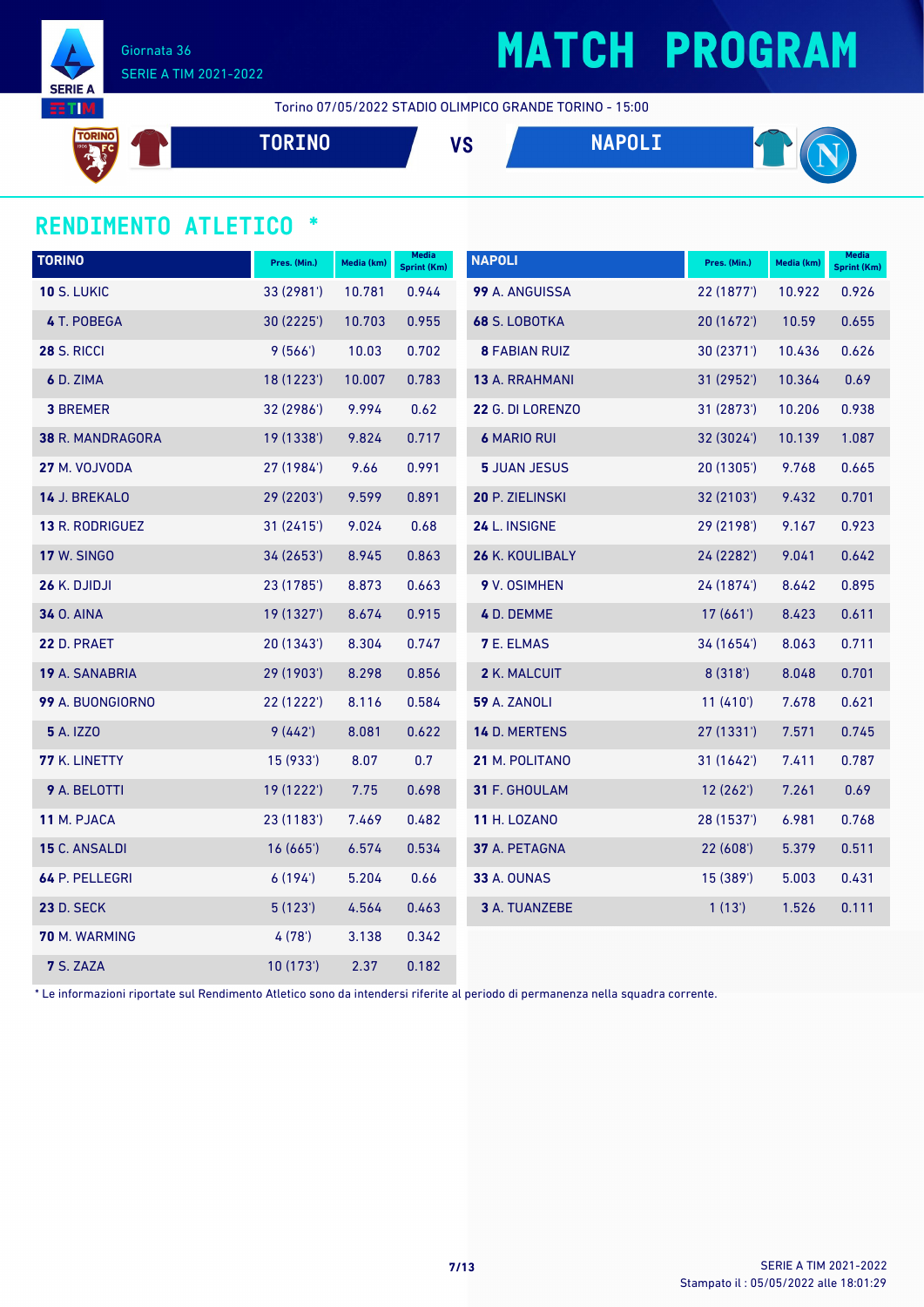## **MATCH PROGRAM**

Giornata 36 SERIE A TIM 2021-2022

**SERIE A HTM** 

Torino 07/05/2022 STADIO OLIMPICO GRANDE TORINO - 15:00



### **GLI INCONTRI DELLA 36 ^ GIORNATA**

| <b>INTER</b>         |           | vs EMPOLI       | 06/05/2022 18:45 |
|----------------------|-----------|-----------------|------------------|
| <b>GENOA</b>         | <b>VS</b> | <b>JUVENTUS</b> | 06/05/2022 21:00 |
| <b>TORINO</b>        |           | vs NAPOLI       | 07/05/2022 15:00 |
| <b>SASSUOLO</b>      | <b>VS</b> | <b>UDINESE</b>  | 07/05/2022 18:00 |
| LAZIO                |           | vs SAMPDORIA    | 07/05/2022 20:45 |
| <b>SPEZIA</b>        | VS        | <b>ATALANTA</b> | 08/05/2022 12:30 |
| <b>VENEZIA</b>       |           | vs BOLOGNA      | 08/05/2022 15:00 |
| <b>SALERNITANA</b>   |           | vs CAGLIARI     | 08/05/2022 18:00 |
| <b>HELLAS VERONA</b> |           | vs MILAN        | 08/05/2022 20:45 |
| <b>FIORENTINA</b>    | <b>VS</b> | <b>ROMA</b>     | 09/05/2022 20:45 |

### **CLASSIFICA SERIE A TIM**

|                      | PTG | G  | $\mathbf{V}$ | $\mathsf{N}$   | P                | <b>GF</b> | GS | DIFF.RETI |
|----------------------|-----|----|--------------|----------------|------------------|-----------|----|-----------|
| <b>MILAN</b>         | 77  | 35 | 23           | $\bf 8$        | 4                | 61        | 30 | $+31$     |
| <b>INTER</b>         | 75  | 35 | 22           | 9              | 4                | 74        | 29 | $+45$     |
| <b>NAPOLI</b>        | 70  | 35 | 21           | $\overline{7}$ | $\overline{7}$   | 67        | 31 | $+36$     |
| <b>JUVENTUS</b>      | 69  | 35 | 20           | 9              | $\boldsymbol{6}$ | 54        | 31 | $+23$     |
| <b>ROMA</b>          | 59  | 35 | 17           | 8              | 10               | 55        | 40 | $+15$     |
| <b>LAZIO</b>         | 59  | 35 | 17           | $\bf 8$        | 10               | 70        | 53 | $+17$     |
| <b>FIORENTINA</b>    | 56  | 35 | 17           | $\overline{5}$ | 13               | 54        | 47 | $+7$      |
| <b>ATALANTA</b>      | 56  | 35 | 15           | 11             | 9                | 62        | 44 | $+18$     |
| <b>HELLAS VERONA</b> | 52  | 35 | 14           | 10             | 11               | 61        | 52 | $+9$      |
| <b>TORINO</b>        | 47  | 35 | $12$         | 11             | $12$             | 45        | 37 | $+8$      |
| <b>SASSUOLO</b>      | 46  | 35 | 12           | 10             | 13               | 60        | 61 | $-1$      |
| <b>UDINESE</b>       | 43  | 35 | 10           | 13             | 12               | 54        | 54 | $\pmb{0}$ |
| <b>BOLOGNA</b>       | 43  | 35 | 11           | 10             | 14               | 39        | 48 | $-9$      |
| <b>EMPOLI</b>        | 37  | 35 | 9            | 10             | 16               | 46        | 65 | $-19$     |
| <b>SAMPDORIA</b>     | 33  | 35 | 9            | 6              | 20               | 42        | 57 | $-15$     |
| <b>SPEZIA</b>        | 33  | 35 | 9            | 6              | 20               | 37        | 63 | $-26$     |
| <b>CAGLIARI</b>      | 28  | 35 | 6            | 10             | 19               | 32        | 64 | $-32$     |
| <b>SALERNITANA</b>   | 27  | 35 | 6            | 9              | 20               | 29        | 71 | $-42$     |
| <b>GENOA</b>         | 25  | 35 | 3            | 16             | 16               | 25        | 55 | $-30$     |
| <b>VENEZIA</b>       | 23  | 35 | 5            | 8              | 22               | 28        | 63 | $-35$     |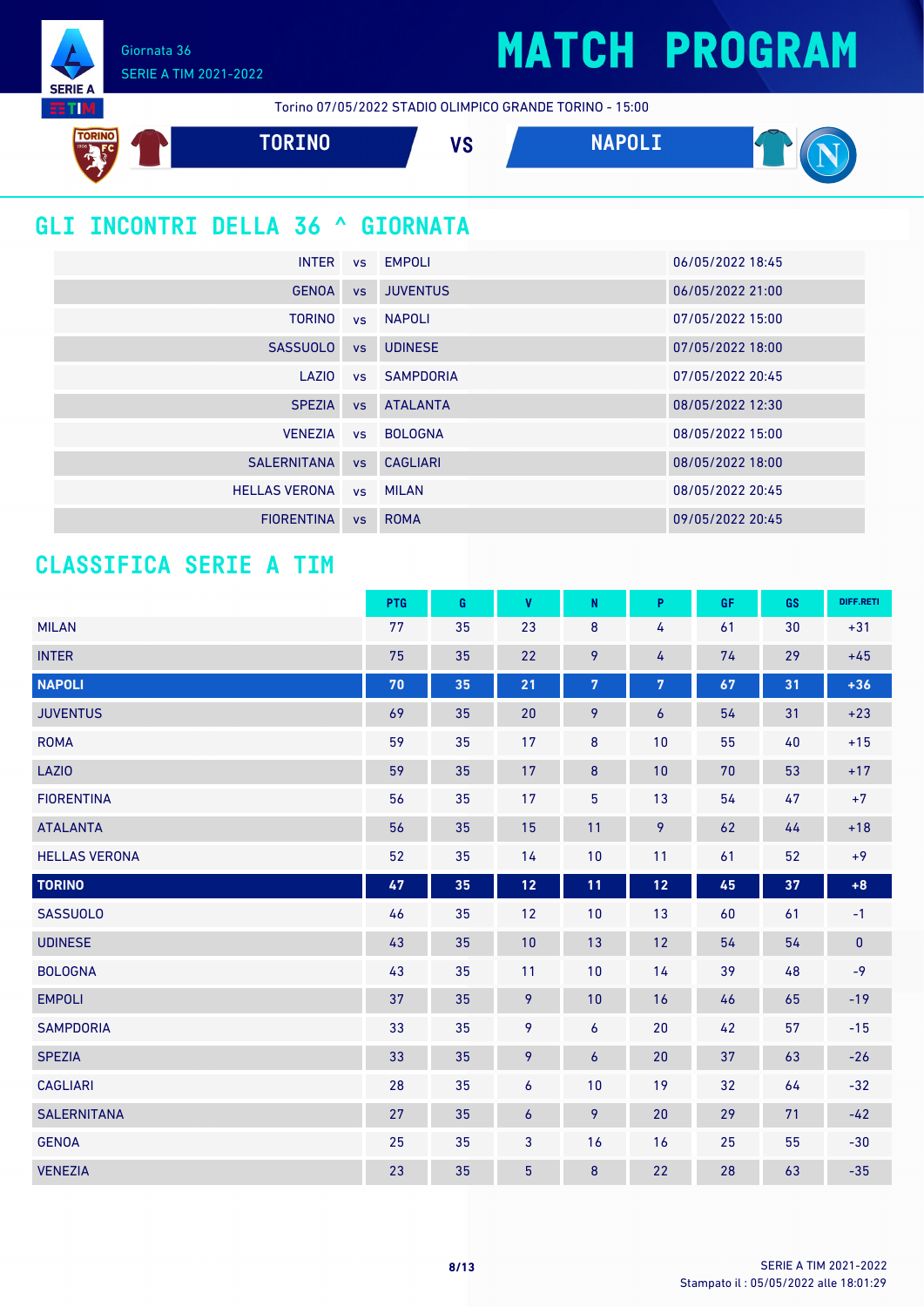

## **MATCH PROGRAM**

Torino 07/05/2022 STADIO OLIMPICO GRANDE TORINO - 15:00

**TORINO VS NAPOLI**



### **CLASSIFICA GIOCATORI**

|               | <b>RANKING MARCATORI</b> |            | Gol(Rigore) |
|---------------|--------------------------|------------|-------------|
| 1             | C. IMMOBILE              | LAZ        | 27(7)       |
| $\mathcal{P}$ | D. VLAHOVIC              | <b>JUV</b> | 23(5)       |
| 3             | L. MARTINEZ              | <b>INT</b> | 17(3)       |
| 4             | <b>G. SIMEONE</b>        | <b>VER</b> | 16(0)       |
| 5.            | T. ARRAHAM               | <b>ROM</b> | 15(2)       |
| 6             | D. BERARDI               | <b>SAS</b> | 14(6)       |
| li)           | <b>V. OSIMHEN</b>        | <b>NAP</b> | 13(0)       |
| 7             | M. ARNAUTOVIC            | <b>BOL</b> | 13(2)       |
| 7             | <b>G. SCAMACCA</b>       | <b>SAS</b> | 13(1)       |
| 7             | F. DZFKO                 | <b>INT</b> | 13(0)       |

### **CLASSIFICA SQUADRE**

|                | <b>RANKING SQUADRE</b> | <b>Gol - Media Gol</b> |                |
|----------------|------------------------|------------------------|----------------|
| 1              | <b>INTER</b>           | 74                     | 2.11           |
| $\overline{2}$ | <b>LAZIO</b>           | 70                     | $\overline{2}$ |
| 3              | <b>NAPOLI</b>          | 67                     | 1.91           |
| 4              | <b>ATALANTA</b>        | 62                     | 1.77           |
| 5              | <b>HELLAS VERONA</b>   | 61                     | 1.74           |
| 5              | <b>MILAN</b>           | 61                     | 1.74           |
| 7              | <b>SASSUOLO</b>        | 60                     | 1.71           |
| 8              | <b>ROMA</b>            | 55                     | 1.57           |
| 9              | <b>FIORENTINA</b>      | 54                     | 1.54           |
| 9              | <b>JUVENTUS</b>        | 54                     | 1.54           |
| 9              | <b>UDINESE</b>         | 54                     | 1.54           |
| 12             | <b>EMPOLI</b>          | 46                     | 1.31           |
|                | <b>13 TORINO</b>       | 45                     | 1.29           |
|                | <b>14 SAMPDORIA</b>    | 42                     | 1.2            |
| 15             | <b>BOLOGNA</b>         | 39                     | 1.11           |
| 16             | <b>SPEZIA</b>          | 37                     | 1.06           |
| 17             | CAGLIARI               | 32                     | 0.91           |
|                | <b>18 SALERNITANA</b>  | 29                     | 0.83           |
|                | 19 VENEZIA             | 28                     | 0.8            |
|                | 20 GENOA               | 25                     | 0.71           |

|                | <b>RANKING SQUADRE</b> | Tot tiri-In porta-Fuori-Respinti |     |     |     |
|----------------|------------------------|----------------------------------|-----|-----|-----|
| 1              | <b>INTER</b>           | 596                              | 225 | 216 | 155 |
| $\overline{2}$ | <b>MILAN</b>           | 552                              | 170 | 225 | 157 |
| 3              | <b>NAPOLI</b>          | 541                              | 182 | 209 | 150 |
| 4              | <b>ATALANTA</b>        | 535                              | 158 | 212 | 165 |
| 5              | <b>ROMA</b>            | 534                              | 175 | 204 | 155 |
| 6              | <b>SASSUOLO</b>        | 530                              | 197 | 186 | 147 |
| 7              | <b>JUVENTUS</b>        | 506                              | 166 | 220 | 120 |
| 8              | <b>FIORENTINA</b>      | 476                              | 174 | 189 | 113 |
| 9              | <b>EMPOLI</b>          | 470                              | 153 | 178 | 139 |
| 10             | <b>UDINESE</b>         | 460                              | 164 | 175 | 121 |
| 11             | <b>TORINO</b>          | 442                              | 144 | 182 | 116 |
| 12             | <b>HELLAS VERONA</b>   | 432                              | 145 | 172 | 115 |
| 13             | LAZI <sub>0</sub>      | 401                              | 171 | 147 | 83  |
| 14             | <b>BOLOGNA</b>         | 397                              | 133 | 166 | 98  |
| 15             | <b>CAGLIARI</b>        | 374                              | 112 | 158 | 104 |
| 16             | <b>SAMPDORIA</b>       | 362                              | 115 | 151 | 96  |
| 17             | <b>GENOA</b>           | 357                              | 101 | 159 | 97  |
| 18             | <b>SPEZIA</b>          | 354                              | 123 | 133 | 98  |
| 19             | <b>SALERNITANA</b>     | 346                              | 115 | 137 | 94  |
| 20             | <b>VENEZIA</b>         | 316                              | 104 | 140 | 72  |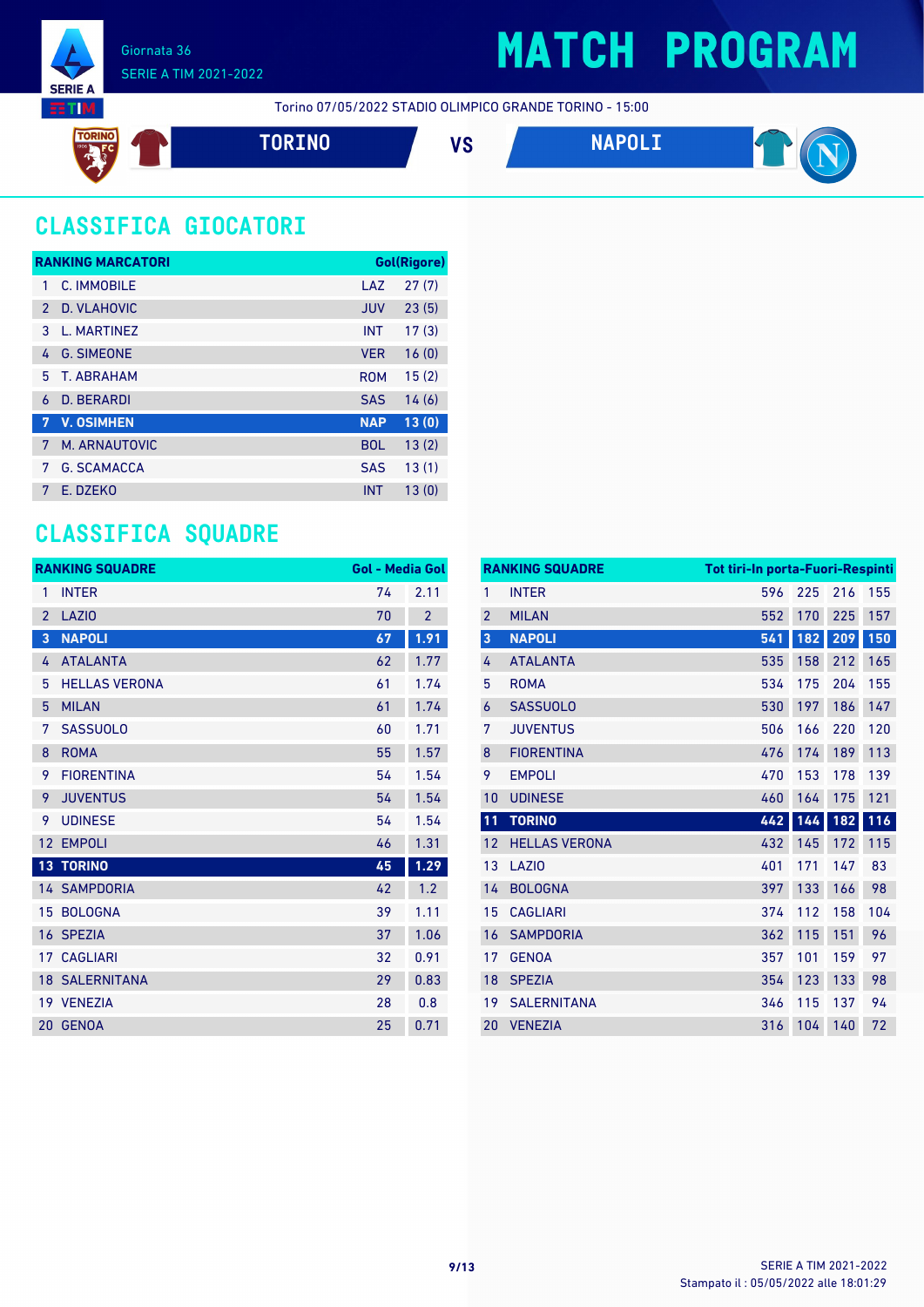

## **MATCH PROGRAM**

Torino 07/05/2022 STADIO OLIMPICO GRANDE TORINO - 15:00



**TORINO VS NAPOLI**





| <b>RANKING SQUADRE</b> | <b>Assist</b> | <b>Media</b><br>٠ |
|------------------------|---------------|-------------------|
| 1 INTER                | 50            | 1.43              |
| 2 LAZIO                | 45            | 1.29              |
| <b>3 NAPOLI</b>        | 44            | 1.26              |
| <b>4 ATALANTA</b>      | 42            | 1.20              |
| <b>5 HELLAS VERONA</b> | 38            | 1.09              |
| <b>6 JUVENTUS</b>      | 35            | 1.00              |
| 7 SASSUOLO             | 33            | 0.94              |
| <b>7 UDINESE</b>       | 33            | 0.94              |
| 9 BOLOGNA              | 32            | 0.91              |
| 10 MILAN               | 31            | 0.89              |
| 10 ROMA                | 31            | 0.89              |
| <b>12 FIORENTINA</b>   | 30            | 0.86              |
| <b>13 SAMPDORIA</b>    | 26            | 0.74              |
| <b>14 TORINO</b>       | 25            | 0.71              |
| <b>15 CAGLIARI</b>     | 22            | 0.63              |
| <b>15 EMPOLI</b>       | 22            | 0.63              |
| <b>17 SPEZIA</b>       | 21            | 0.60              |
| <b>17 VENEZIA</b>      | 21            | 0.62              |
| 19 GENOA               | 18            | 0.51              |
| <b>19 SALERNITANA</b>  | 18            | 0.53              |

| <b>RANKING SQUADRE</b> | Passaggi chiave*      |       |
|------------------------|-----------------------|-------|
| 1                      | <b>INTER</b>          | 11.03 |
| $\overline{2}$         | <b>ATALANTA</b>       | 10.74 |
| 3                      | <b>NAPOLI</b>         | 10.69 |
| 4                      | <b>MILAN</b>          | 10.4  |
| 5                      | <b>SASSUOLO</b>       | 10.2  |
| 6                      | <b>ROMA</b>           | 10.17 |
| 7                      | <b>JUVENTUS</b>       | 9.54  |
| 8                      | <b>FIORENTINA</b>     | 9.37  |
| 9                      | <b>TORINO</b>         | 8.8   |
| 10                     | <b>UDINESE</b>        | 8.57  |
| 11                     | <b>EMPOLI</b>         | 8.51  |
|                        | 12 BOLOGNA            | 8.11  |
|                        | 13 HELLAS VERONA      | 7.66  |
|                        | 14 CAGLIARI           | 7.2   |
|                        | <b>14 LAZIO</b>       | 7.2   |
|                        | <b>16 SAMPDORIA</b>   | 7.03  |
|                        | 17 SPEZIA             | 6.69  |
|                        | 18 GENOA              | 6.6   |
|                        | <b>19 SALERNITANA</b> | 6.46  |
|                        | 20 VENEZIA            | 5.69  |

\* Valori medi per partita.

|                 | <b>RANKING SQUADRE</b> | Passaggi riusciti - % * |    |
|-----------------|------------------------|-------------------------|----|
| 1               | LAZI <sub>0</sub>      | 493.23                  | 87 |
| $\overline{2}$  | <b>NAPOLI</b>          | 490.69                  | 87 |
| 3               | <b>INTER</b>           | 451.03                  | 86 |
| 4               | <b>SASSUOLO</b>        | 429.49                  | 85 |
| 5               | <b>FIORENTINA</b>      | 426.6                   | 85 |
| 6               | <b>ATALANTA</b>        | 419.14                  | 82 |
| 7               | <b>JUVENTUS</b>        | 415.97                  | 85 |
| 8               | <b>MILAN</b>           | 396.03                  | 83 |
| 9               | <b>ROMA</b>            | 374.14                  | 83 |
| 10              | <b>BOLOGNA</b>         | 356.66                  | 81 |
|                 |                        |                         |    |
| 11              | <b>TORINO</b>          | 343.77                  | 79 |
| 12 <sup>7</sup> | <b>HELLAS VERONA</b>   | 323.71                  | 77 |
|                 | <b>13 SAMPDORIA</b>    | 313.94                  | 77 |
|                 | 14 EMPOLI              | 311.49                  | 79 |
|                 | 15 SPEZIA              | 286.71                  | 77 |
|                 | <b>16 UDINESE</b>      | 279.83                  | 78 |
| 17 <sup>1</sup> | <b>CAGLIARI</b>        | 275.89                  | 75 |
|                 | 18 VENEZIA             | 275.8                   | 78 |
| 19              | <b>GENOA</b>           | 270.74                  | 73 |
|                 | <b>20 SALERNITANA</b>  | 246.6                   | 76 |

**RANKING SQUADRE Recuperi\*** 1 HELLAS VERONA 63.63 ATALANTA 60.03 GENOA 58.09 MILAN 55.89 **TORINO 54.4** SAMPDORIA 53.77 INTER 52.17 **7 UDINESE** 52.17 JUVENTUS 52.14 10 CAGLIARI 51.89 11 EMPOLI 51.83 ROMA 51.37 **NAPOLI 50.97** 14 SPEZIA 50.86 15 BOLOGNA 50.4 LAZIO 50.17 SASSUOLO 49.77 VENEZIA 49.29 FIORENTINA 48.03 SALERNITANA 46.91 \* Valori medi per partita.

Stampato il : 05/05/2022 alle 18:01:29 **10/13** SERIE A TIM 2021-2022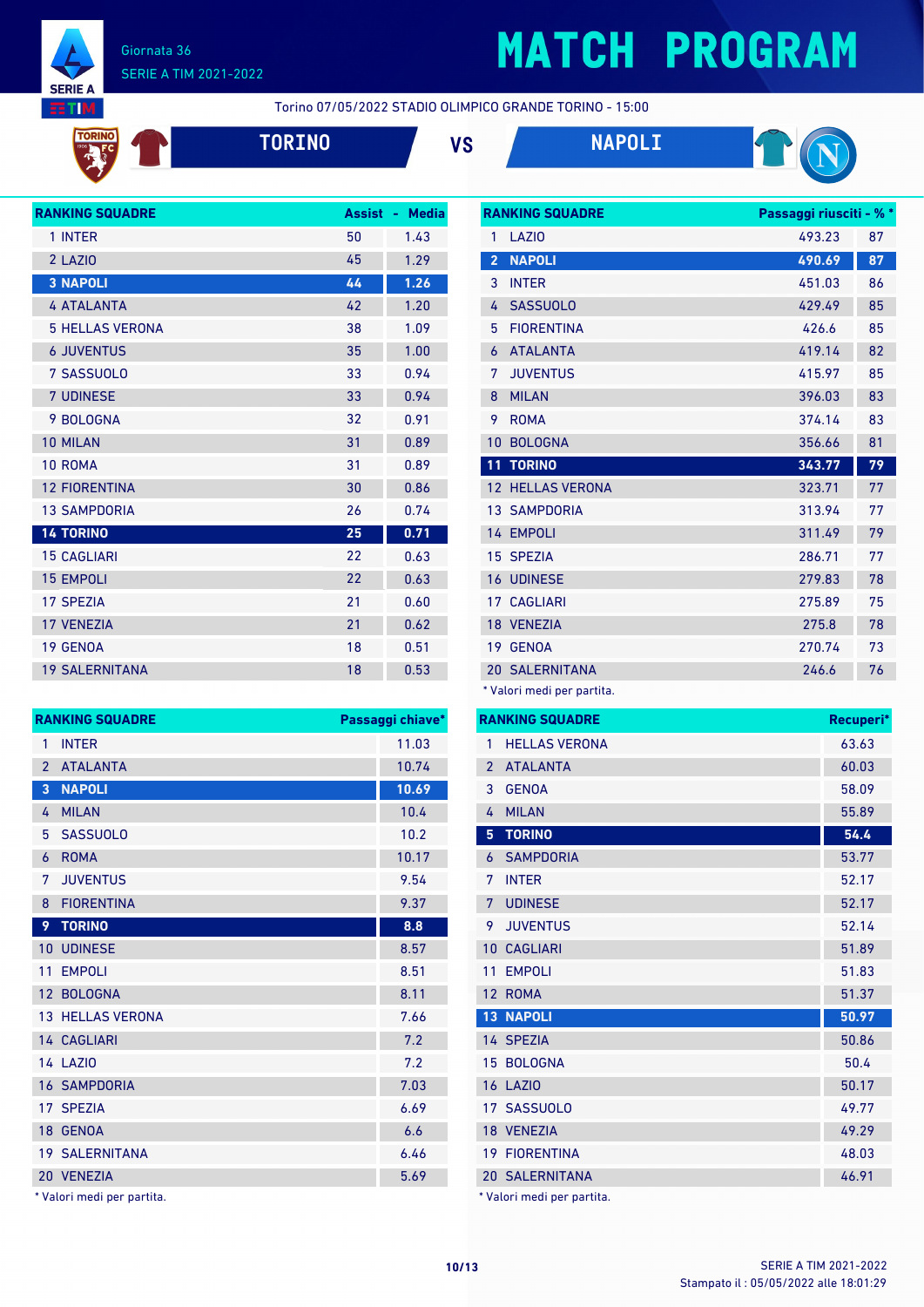

TORINO **PART** 

### Giornata 36 SERIE A TIM 2021-2022

# **MATCH PROGRAM**

**RANKING SQUADRE Media Km** 

Torino 07/05/2022 STADIO OLIMPICO GRANDE TORINO - 15:00

|  | 101 |  |
|--|-----|--|
|  |     |  |
|  |     |  |
|  |     |  |







|                | <b>RANKING SQUADRE</b>  | <b>Tot. Parate - Media</b> |      |
|----------------|-------------------------|----------------------------|------|
| 1              | <b>SPEZIA</b>           | 132                        | 3.77 |
| $\overline{2}$ | <b>VENEZIA</b>          | 130                        | 3.82 |
| 3              | <b>EMPOLI</b>           | 129                        | 3.69 |
| 4              | <b>SALERNITANA</b>      | 128                        | 3.76 |
| 5              | <b>BOLOGNA</b>          | 119                        | 3.4  |
| 6              | <b>GENOA</b>            | 114                        | 3.26 |
| 7              | <b>CAGLIARI</b>         | 112                        | 3.2  |
| 8              | <b>SAMPDORIA</b>        | 111                        | 3.17 |
| 9              | <b>SASSUOLO</b>         | 102                        | 2.91 |
| 10             | <b>ROMA</b>             | 98                         | 2.8  |
| 11             | <b>NAPOLI</b>           | 96                         | 2.74 |
| 12             | <b>INTER</b>            | 92                         | 2.63 |
|                | <b>13 HELLAS VERONA</b> | 90                         | 2.57 |
|                | 14 MILAN                | 89                         | 2.54 |
|                | <b>15 ATALANTA</b>      | 89                         | 2.54 |
|                | <b>16 UDINESE</b>       | 87                         | 2.49 |
|                | <b>17 LAZIO</b>         | 83                         | 2.37 |
|                | <b>18 JUVENTUS</b>      | 78                         | 2.23 |
|                | <b>19 FIORENTINA</b>    | 75                         | 2.14 |
|                | <b>20 TORINO</b>        | 71                         | 2.03 |

| 1              | <b>LA710</b>          | 112.391 |
|----------------|-----------------------|---------|
| $\overline{2}$ | <b>INTER</b>          | 111.527 |
| 3              | <b>EMPOLI</b>         | 111.287 |
| 4              | <b>ATALANTA</b>       | 111.119 |
| 5              | <b>HELLAS VERONA</b>  | 109.901 |
| 6              | <b>VFNF7IA</b>        | 109.383 |
| 7              | <b>GENOA</b>          | 108.703 |
| 8              | <b>JUVENTUS</b>       | 108.144 |
| 9              | <b>ROMA</b>           | 107.852 |
| 10             | <b>CAGLIARI</b>       | 107.284 |
| 11             | <b>SPEZIA</b>         | 107.121 |
|                | <b>12 SALERNITANA</b> | 106.879 |
| 13             | <b>MILAN</b>          | 106.757 |
|                |                       |         |
|                | <b>14 TORINO</b>      | 106.626 |
| 15             | <b>NAPOLI</b>         | 106.31  |
|                | <b>16 SAMPDORIA</b>   | 105.899 |
| 17             | <b>BOLOGNA</b>        | 105.433 |
| 18             | <b>SASSUOLO</b>       | 105.376 |
| 19             | <b>FIORENTINA</b>     | 105.2   |

|                  | <b>RANKING SQUADRE</b> | Passaggi 3/4 Tot. - Media |        |
|------------------|------------------------|---------------------------|--------|
| 1                | <b>ATALANTA</b>        | 4256                      | 121.6  |
| $\overline{2}$   | <b>NAPOLI</b>          | 3943                      | 112.66 |
| 3                | <b>INTER</b>           | 3629                      | 103.69 |
| 4                | LAZIO                  | 3436                      | 98.17  |
| 5                | <b>MILAN</b>           | 3268                      | 93.37  |
| $\boldsymbol{6}$ | <b>TORINO</b>          | 3238                      | 92.51  |
| 7                | <b>FIORENTINA</b>      | 3145                      | 89.86  |
| 8                | <b>JUVENTUS</b>        | 3141                      | 89.74  |
| 9                | <b>SASSUOLO</b>        | 3062                      | 87.49  |
| 10               | <b>HELLAS VERONA</b>   | 3043                      | 86.94  |
| 11               | <b>EMPOLI</b>          | 2767                      | 79.06  |
| 12               | <b>BOLOGNA</b>         | 2699                      | 77.11  |
| 13               | <b>ROMA</b>            | 2691                      | 76.89  |
|                  | <b>14 UDINESE</b>      | 2433                      | 69.51  |
|                  | <b>15 SAMPDORIA</b>    | 2343                      | 66.94  |
|                  | 16 SPEZIA              | 2116                      | 60.46  |
| 17               | <b>CAGLIARI</b>        | 2064                      | 58.97  |
|                  | <b>18 SALERNITANA</b>  | 1966                      | 56.17  |
| 19               | <b>GENOA</b>           | 1962                      | 56.06  |
|                  | 20 VENEZIA             | 1810                      | 51.71  |

|                 | <b>RANKING SQUADRE</b> | <b>Dribbling Tot. - Media</b> |       |
|-----------------|------------------------|-------------------------------|-------|
| 1               | <b>MILAN</b>           | 427                           | 12.2  |
| $\overline{2}$  | <b>SASSUOLO</b>        | 370                           | 10.57 |
| 3               | <b>ATAI ANTA</b>       | 349                           | 9.97  |
| 4               | <b>JUVENTUS</b>        | 339                           | 9.69  |
| 5               | <b>UDINESE</b>         | 336                           | 9.6   |
| 6               | <b>NAPOLI</b>          | 332                           | 9.49  |
| 7               | <b>ROMA</b>            | 308                           | 8.8   |
| 8               | LAZI <sub>0</sub>      | 303                           | 8.66  |
| 9               | <b>HELLAS VERONA</b>   | 302                           | 8.63  |
| 10              | <b>BOLOGNA</b>         | 299                           | 8.54  |
| 11              | <b>GENOA</b>           | 285                           | 8.14  |
| 12              | <b>VENEZIA</b>         | 280                           | 8     |
| 13 <sup>°</sup> | <b>EMPOLI</b>          | 279                           | 7.97  |
|                 | <b>14 SALERNITANA</b>  | 276                           | 7.89  |
|                 | 15 SPEZIA              | 270                           | 7.71  |
| 16              | <b>FIORENTINA</b>      | 269                           | 7.69  |
|                 | <b>17 TORINO</b>       | 268                           | 7.66  |
| 18              | <b>INTER</b>           | 234                           | 6.69  |
| 19 <sup>°</sup> | <b>CAGLIARI</b>        | 233                           | 6.66  |
|                 | <b>20 SAMPDORIA</b>    | 209                           | 5.97  |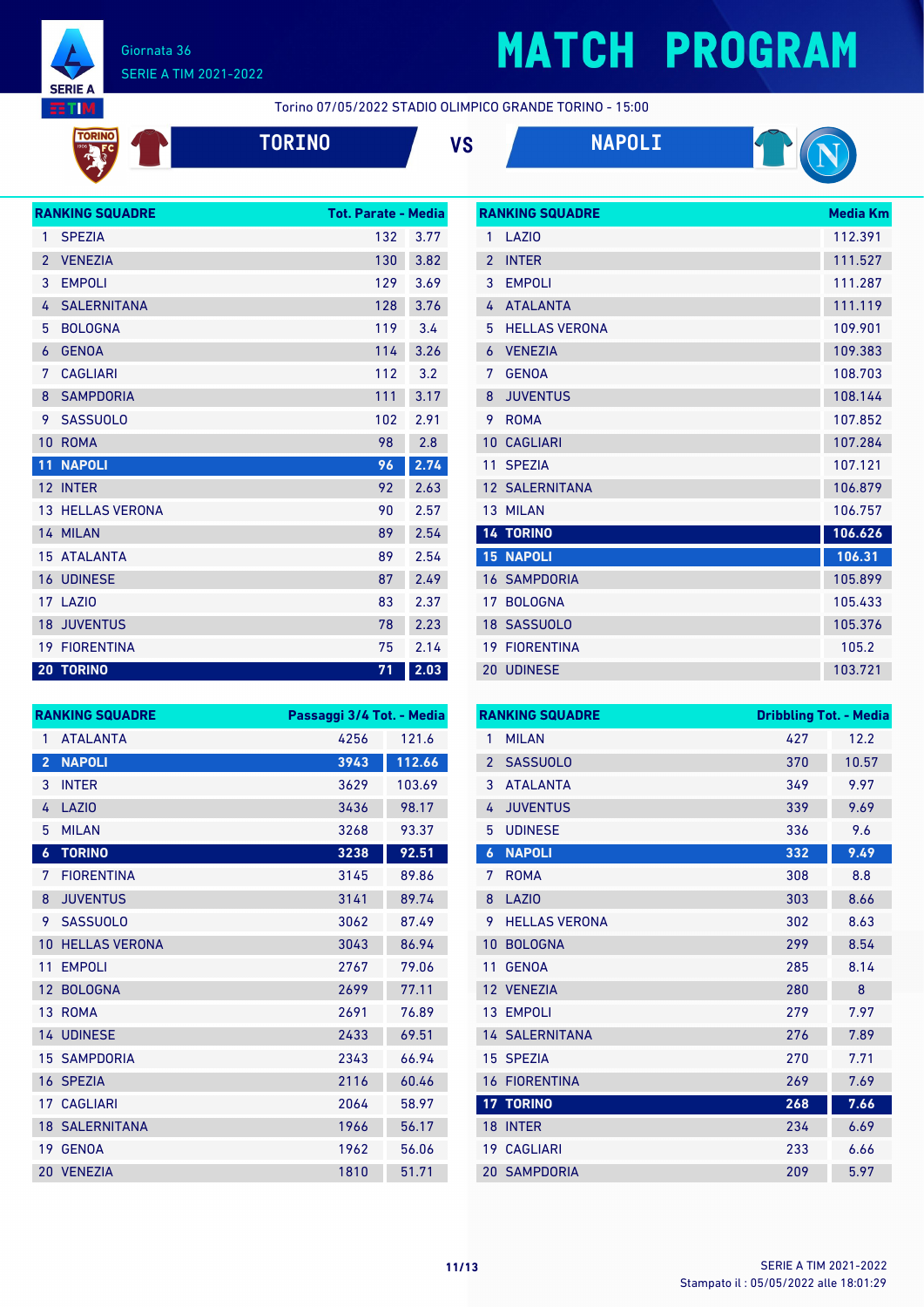

# **MATCH PROGRAM**

Torino 07/05/2022 STADIO OLIMPICO GRANDE TORINO - 15:00



**TORINO VS NAPOLI**



| <b>RANKING SQUADRE</b><br>Rigori a favore - Contro |                       |                  |    |
|----------------------------------------------------|-----------------------|------------------|----|
| 1                                                  | <b>NAPOLI</b>         | 12               | 1  |
| $\overline{2}$                                     | <b>INTER</b>          | 11               | 4  |
| 3                                                  | <b>FIORENTINA</b>     | 9                | 5  |
| 4                                                  | LAZI <sub>0</sub>     | 9                | 6  |
| 5                                                  | <b>HELLAS VERONA</b>  | 8                | 4  |
| 6                                                  | <b>MILAN</b>          | 8                | 5  |
| 7                                                  | <b>ROMA</b>           | 7                | 5  |
| 8                                                  | <b>SASSUOLO</b>       | 7                | 8  |
| 9                                                  | <b>EMPOLI</b>         | 7                | 9  |
| 10                                                 | <b>GENOA</b>          | 6                | 4  |
| 11                                                 | <b>JUVENTUS</b>       | 6                | 5  |
|                                                    | 12 ATALANTA           | 6                | 6  |
|                                                    | <b>13 TORINO</b>      | $\boldsymbol{6}$ | 8  |
|                                                    | <b>14 SAMPDORIA</b>   | 4                | 3  |
|                                                    | 15 BOLOGNA            | 4                | 7  |
|                                                    | <b>16 CAGLIARI</b>    | 4                | 9  |
| 17                                                 | <b>SPEZIA</b>         | 4                | 13 |
|                                                    | 18 UDINESE            | 3                | 6  |
|                                                    | 19 VENEZIA            | 3                | 11 |
|                                                    | <b>20 SALERNITANA</b> | $\overline{2}$   | 7  |
|                                                    |                       |                  |    |

| <b>RANKING SQUADRE</b> |                         | Gol dalla panchina - Media |      |
|------------------------|-------------------------|----------------------------|------|
| 1                      | <b>ATALANTA</b>         | 13                         | 1.00 |
| $\overline{2}$         | <b>INTER</b>            | 12                         | 1.20 |
| $\mathfrak{p}$         | <b>UDINESE</b>          | 12                         | 1.00 |
| 4                      | <b>ROMA</b>             | 10                         | 1.11 |
| 4                      | <b>TORINO</b>           | 10                         | 1.25 |
| 6                      | <b>NAPOLI</b>           | 9                          | 1.00 |
| 7                      | <b>SASSUOLO</b>         | 8                          | 1.33 |
| 8                      | <b>EMPOLI</b>           | 7                          | 1.00 |
| 8                      | <b>FIORENTINA</b>       | 7                          | 1.00 |
| 10                     | <b>BOLOGNA</b>          | 6                          | 1.00 |
| 10                     | <b>GENOA</b>            | 6                          | 1.20 |
| 10                     | <b>JUVENTUS</b>         | 6                          | 1.00 |
| 10                     | <b>MILAN</b>            | 6                          | 1.00 |
|                        | 10 SPEZIA               | 6                          | 1.00 |
|                        | <b>15 SALERNITANA</b>   | 5                          | 1.00 |
|                        | 15 VENEZIA              | 5                          | 1.00 |
|                        | <b>17 LAZIO</b>         | 4                          | 1.00 |
|                        | <b>18 CAGLIARI</b>      | 3                          | 1.00 |
|                        | <b>18 HELLAS VERONA</b> | 3                          | 1.00 |
|                        | <b>18 SAMPDORIA</b>     | 3                          | 1.00 |